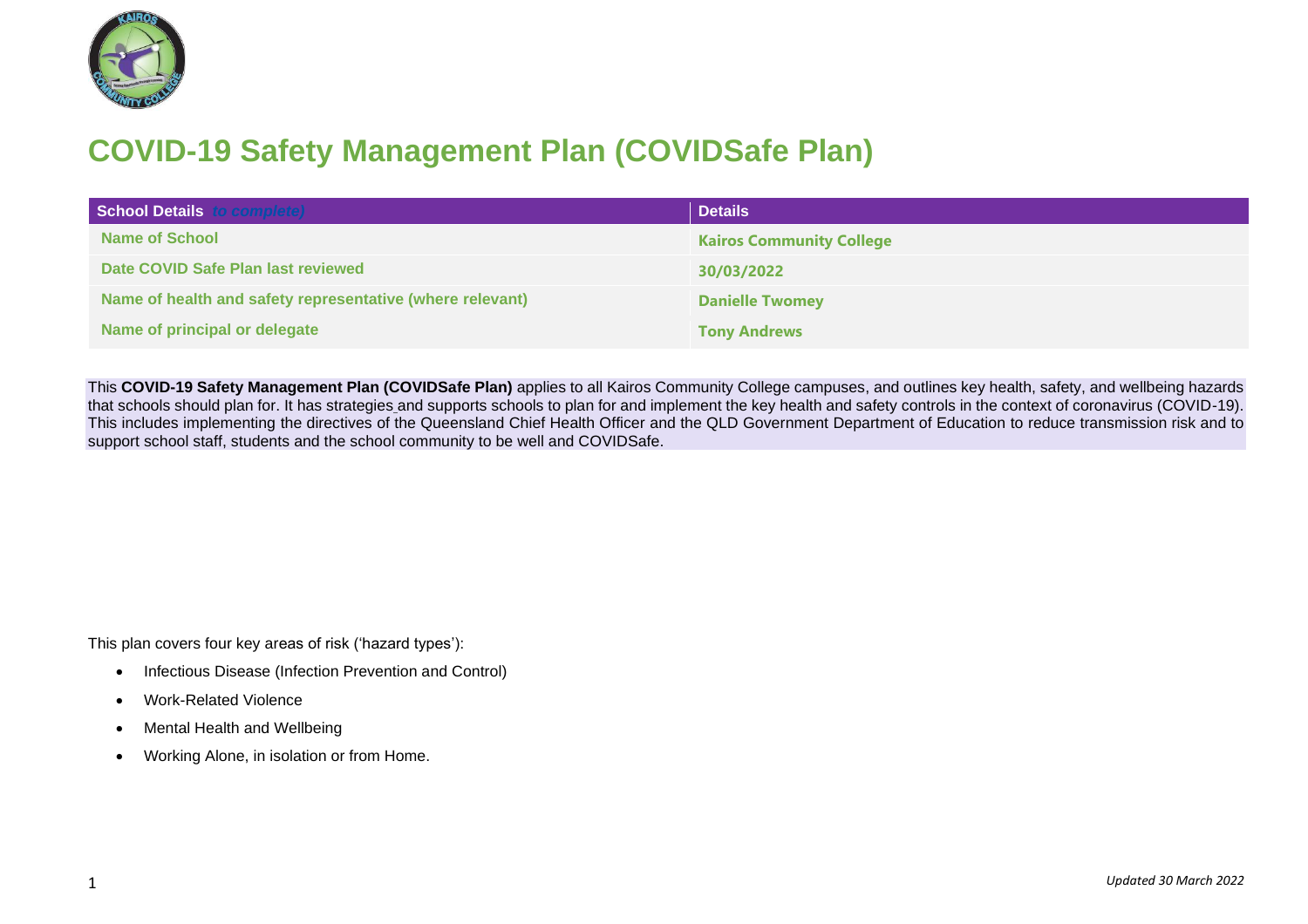

| <b>Hazard Type</b>                                                 | <b>Hazard Description</b>                                                                                                                                                                                 | <b>Recommended Controls</b>                                                                                                                                                                                                                                                                                                                                                                                                                                                                                                                                                                                                                                                                                                                                                                                                                                                                                                                                                                                                                                                                                                                                                                                                                                                                                                                                                                                                                                                                                                   | <b>Examples of practical solutions</b>                                                                                                                                                                                                                                                                                                                                                                                                                                                                                                                                                                                                                                                                                                                                                                                                                                                                                                                                                                                                                                                                                                                                                                                                                                                                                                                                                                                           |
|--------------------------------------------------------------------|-----------------------------------------------------------------------------------------------------------------------------------------------------------------------------------------------------------|-------------------------------------------------------------------------------------------------------------------------------------------------------------------------------------------------------------------------------------------------------------------------------------------------------------------------------------------------------------------------------------------------------------------------------------------------------------------------------------------------------------------------------------------------------------------------------------------------------------------------------------------------------------------------------------------------------------------------------------------------------------------------------------------------------------------------------------------------------------------------------------------------------------------------------------------------------------------------------------------------------------------------------------------------------------------------------------------------------------------------------------------------------------------------------------------------------------------------------------------------------------------------------------------------------------------------------------------------------------------------------------------------------------------------------------------------------------------------------------------------------------------------------|----------------------------------------------------------------------------------------------------------------------------------------------------------------------------------------------------------------------------------------------------------------------------------------------------------------------------------------------------------------------------------------------------------------------------------------------------------------------------------------------------------------------------------------------------------------------------------------------------------------------------------------------------------------------------------------------------------------------------------------------------------------------------------------------------------------------------------------------------------------------------------------------------------------------------------------------------------------------------------------------------------------------------------------------------------------------------------------------------------------------------------------------------------------------------------------------------------------------------------------------------------------------------------------------------------------------------------------------------------------------------------------------------------------------------------|
|                                                                    |                                                                                                                                                                                                           | Infection prevention and control                                                                                                                                                                                                                                                                                                                                                                                                                                                                                                                                                                                                                                                                                                                                                                                                                                                                                                                                                                                                                                                                                                                                                                                                                                                                                                                                                                                                                                                                                              | Infection prevention and control                                                                                                                                                                                                                                                                                                                                                                                                                                                                                                                                                                                                                                                                                                                                                                                                                                                                                                                                                                                                                                                                                                                                                                                                                                                                                                                                                                                                 |
| <b>Infectious Disease</b><br>(Infection Prevention<br>and Control) | Staff, students, and others on-site may<br>come into contact with an individual<br>currently unaware that they have<br>coronavirus<br>(COVID-19),<br>and<br>subsequently contract the virus from<br>them. | • The COVID-19 Response Team will provide<br>information, training, and instruction on health<br>hygiene to staff and students.<br>• From 6pm on 4 March face masks are no<br>longer required to be worn by staff or students<br>at school, or on dedicated school transport. If<br>individual staff or students wish to wear a face<br>mask while at school they are welcome to do<br>so, with the following exception:<br>• From 28 March Staff or students who return to<br>school after having COVID-19 or as a close<br>contact are required to wear a face mask<br>anywhere indoors or outdoors where unable to<br>physically distance for a period of seven days.<br>QR codes and record keeping<br>• The QR CODE check in system will remain in<br>place to record all visitors entering buildings on<br>the school site (including contractors, external<br>staff, building and maintenance staff and<br>parents who enter school buildings).<br>• QR code check ins are not required to be used<br>by school staff or students, or by parents who<br>are on site for drop off or pick up, but do not<br>enter school buildings. Schools can use<br>existing mechanisms such as student<br>attendance records and staffing rosters to<br>record this information.<br>• If visitors can't use QR codes, the Visitor sign-<br>in procedures must be followed, including the<br>collection of information: the person's first<br>name and surname, a contact phone number,<br>the date and time the person attended the | • This new COVID Safety Plan is to be updated<br>on the College website and a notice sent to all<br>parents/carers.<br>• Each Head of Campus is to communicate this<br>new COVID Safety Plan to all staff.<br>· Use teaching strategies and communications<br>resources to remind staff and students to<br>practice good hand hygiene.<br>• Appropriate levels of hygiene products will<br>continue to be available throughout the school<br>and supplies reordered as needed.<br>• Signage is in bathroom and kitchen facilities<br>to encourage good handwashing practices<br>and COVID-safe practices.<br>. Teachers and the Head of Campus will<br>encourage physical distancing including<br>student desk placement, lunch room limits<br>staff room limits and the use of outdoor areas<br>wherever possible.<br>• The risk of transmission is lower with outdoor<br>non-contact sports and where the number of<br>participants is lower. Teachers will take such<br>risks into consideration when planning<br>outdoor activities.<br><b>PPE</b><br>. The schools will ensure there are enough<br>single-use face masks available for staff,<br>students or visitors who do not have their own<br>or to replace masks that get damaged/soiled.<br>• Each campus will regularly review their PPE<br>supplies and ensure adequate supplies<br>remain available in the event of a suspected<br>or confirmed case of COVID-19. |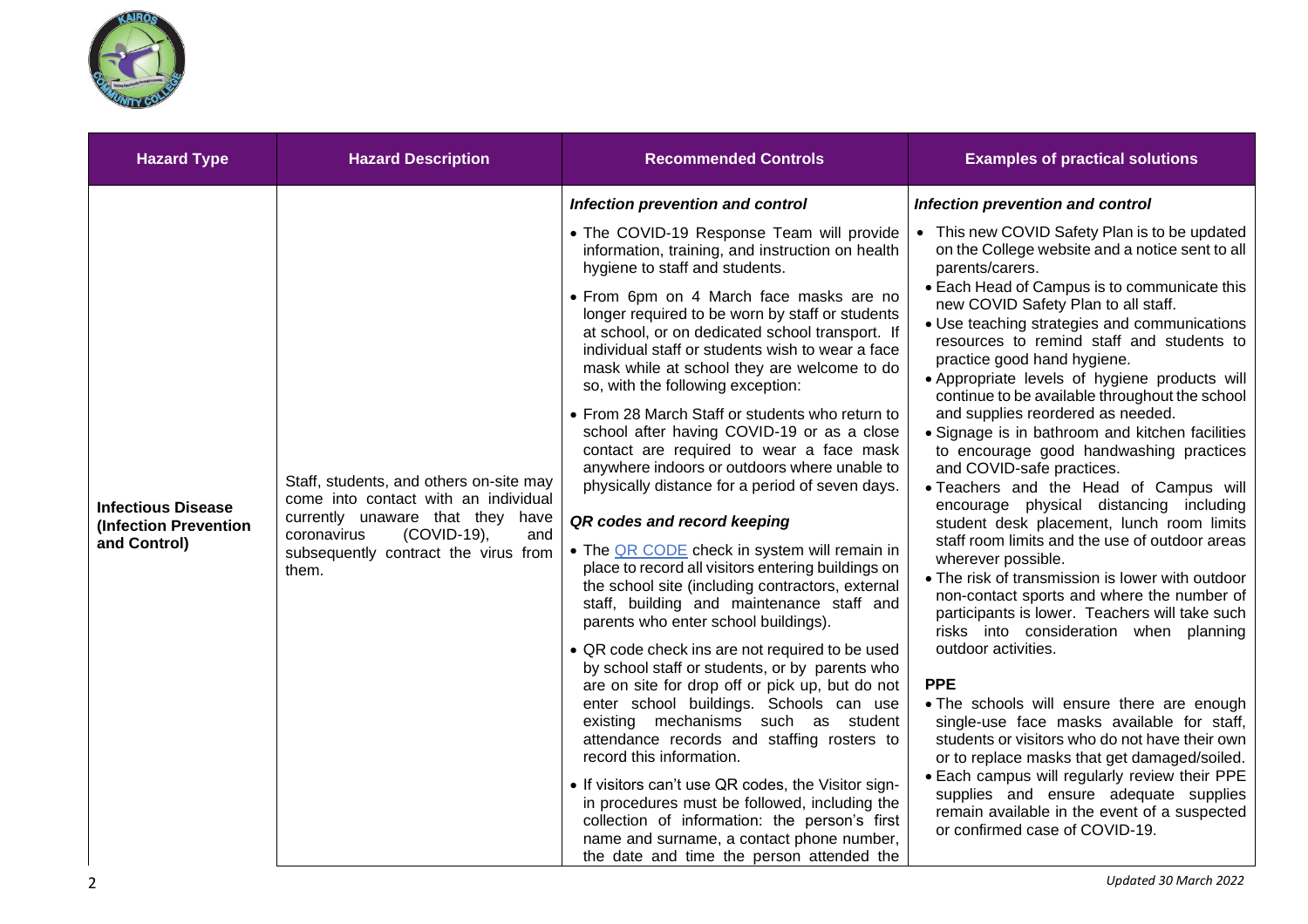

| <b>Hazard Type</b> | <b>Hazard Description</b> | <b>Recommended Controls</b>                                                                                                                                                                                                                                                                                                                                                                                                                                         | <b>Examples of practical solutions</b>                                                                                                                                                                                                                                                                                                                                                                                                             |
|--------------------|---------------------------|---------------------------------------------------------------------------------------------------------------------------------------------------------------------------------------------------------------------------------------------------------------------------------------------------------------------------------------------------------------------------------------------------------------------------------------------------------------------|----------------------------------------------------------------------------------------------------------------------------------------------------------------------------------------------------------------------------------------------------------------------------------------------------------------------------------------------------------------------------------------------------------------------------------------------------|
|                    |                           | school and the areas within the buildings that<br>the person attended (attendance records for<br>capital works should be managed by the<br>principal contractor). Recording the purpose of<br>the visit should continue to be collected for<br>legal and regulatory obligations.<br><b>Air Purifiers</b><br>Air Purifiers are available and will continue to be<br>utilised in each classroom, staffrooms and<br>occupied indoor space.<br>Cleaning and maintenance | QR codes and record keeping<br>. Display QR codes prominently around the<br>school site, including at gates, entryways,<br>reception and outside buildings.<br>• Communicate with the school community and<br>any visitors or contractors about QR code<br>check in requirements.<br>· Ensure, so far is as reasonably practicable,<br>that visitors and contractors follow the QR<br>code and visitor sign in requirements.<br><b>Ventilation</b> |
|                    |                           | Each school is responsible for cleaning and<br>maintaining their air purifiers.<br>Safety and PPE measures:<br>• It is recommended that cleaning and<br>changing prefilters and HEPA filters is done<br>outdoors, or otherwise in a well-ventilated<br>space. Single-use surgical mask and gloves<br>should be worn, and good hand hygiene                                                                                                                          | • Windows will be opened whenever possible to<br>enable natural ventilation of indoor spaces<br>where available.<br>• Maximise the use of outdoor learning areas or<br>environments. This may mean taking lessons<br>outside, where possible, and keeping<br>windows and doors open as much as<br>possible.                                                                                                                                        |
|                    |                           | performed after cleaning and maintenance.<br>• Surface: schools should clean the surface of<br>the air purifier regularly in line with the<br>manufacturer's<br>guidance. Cleaning contractors should treat<br>the air purifiers in a similar way to other<br>electrical items, which normally includes<br>dusting.                                                                                                                                                 | <b>Air Purifiers</b><br>• Teachers to ensure they are working daily.<br>• Cleaning outsourced to Cleanstate who have<br>PPE and processes in place.                                                                                                                                                                                                                                                                                                |
|                    |                           | Pre-filter: schools should undertake regular<br>cleaning of the pre-filter located inside the<br>air-purifier in front of the HEPA filter, which is<br>recommended every two weeks, in line with<br>the manufacturer's guidance.                                                                                                                                                                                                                                    | Vaccination requirements for visitors and<br>volunteers performing work in schools                                                                                                                                                                                                                                                                                                                                                                 |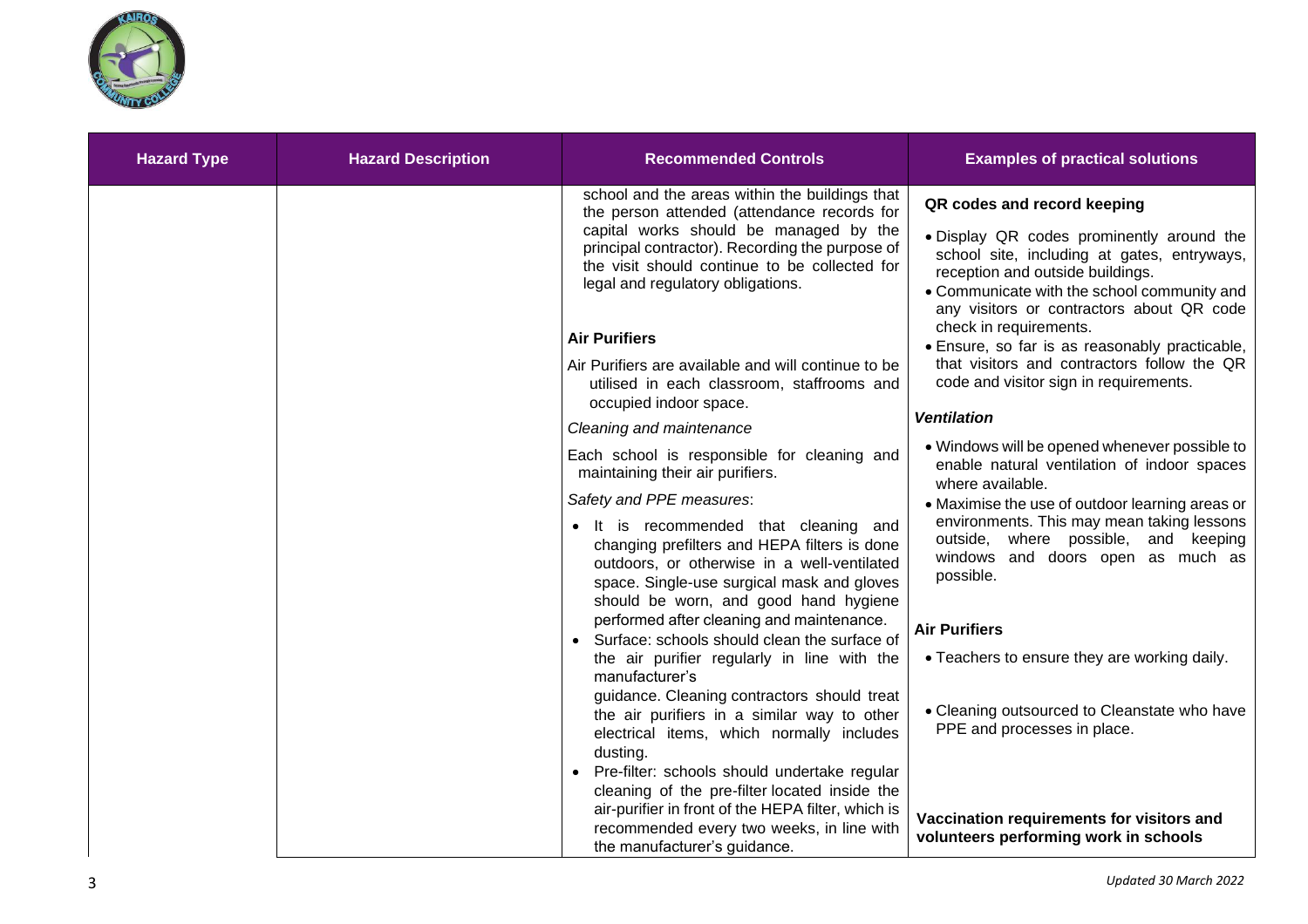

| <b>Hazard Type</b> | <b>Hazard Description</b> | <b>Recommended Controls</b>                                                                                                                                                                                                                                                                                                                                                                                                                                                                                                                                                                                                                                      | <b>Examples of practical solutions</b>                                                                                                                                                                                                                                                                                                                                                                                                                                                                                                                  |
|--------------------|---------------------------|------------------------------------------------------------------------------------------------------------------------------------------------------------------------------------------------------------------------------------------------------------------------------------------------------------------------------------------------------------------------------------------------------------------------------------------------------------------------------------------------------------------------------------------------------------------------------------------------------------------------------------------------------------------|---------------------------------------------------------------------------------------------------------------------------------------------------------------------------------------------------------------------------------------------------------------------------------------------------------------------------------------------------------------------------------------------------------------------------------------------------------------------------------------------------------------------------------------------------------|
|                    |                           | • HEPA filter: the air purifier will alert when the<br><b>HEPA</b><br>filters<br>require<br>replacement,<br>approximately every six months. Schools<br>should undertake the filter change when this<br>occurs. Six replacement HEPA filters will be<br>provided to schools which should last more<br>than two years. Instructions for changing<br>filters is provided to schools with each unit in<br>the user manual.<br>Should a filter require vacuuming, the<br>vacuum cleaner used must be equipped with<br>a HEPA filter.<br><b>Excursions</b><br>• All CARA activities have been amended to<br>include COVID risk assessments and COVID<br>Safe Planning. | • Record the vaccination information of anyone<br>performing work on the campuses on Visitor<br>Log to then be scanned onto One Drive.<br>Vaccination requirements for parents, carers<br>and other adult visitors not performing work<br>• Parents are not required to be fully vaccinated<br>to visit a campus.<br>Required vaccinations for school staff<br>• All school staff must be double vaccinated<br>and have provided evidence of this to the<br>school.<br>• Staff are requested to inform Kairos when<br>they have had their booster shot. |
|                    |                           | Vaccination requirements for visitors and<br>volunteers performing work in schools<br>• Visitors and volunteers performing work on<br>school sites (both inside and outdoors) must<br>be fully vaccinated or have a medical                                                                                                                                                                                                                                                                                                                                                                                                                                      |                                                                                                                                                                                                                                                                                                                                                                                                                                                                                                                                                         |
|                    |                           | exemption.<br>Required vaccinations for school staff<br>. The Queensland Chief Health Officer                                                                                                                                                                                                                                                                                                                                                                                                                                                                                                                                                                    |                                                                                                                                                                                                                                                                                                                                                                                                                                                                                                                                                         |
|                    |                           | determined that COVID-19 vaccination is<br>mandatory for staff who work in schools. This<br>includes principals, teachers, administration<br>and education support staff, and volunteers,                                                                                                                                                                                                                                                                                                                                                                                                                                                                        |                                                                                                                                                                                                                                                                                                                                                                                                                                                                                                                                                         |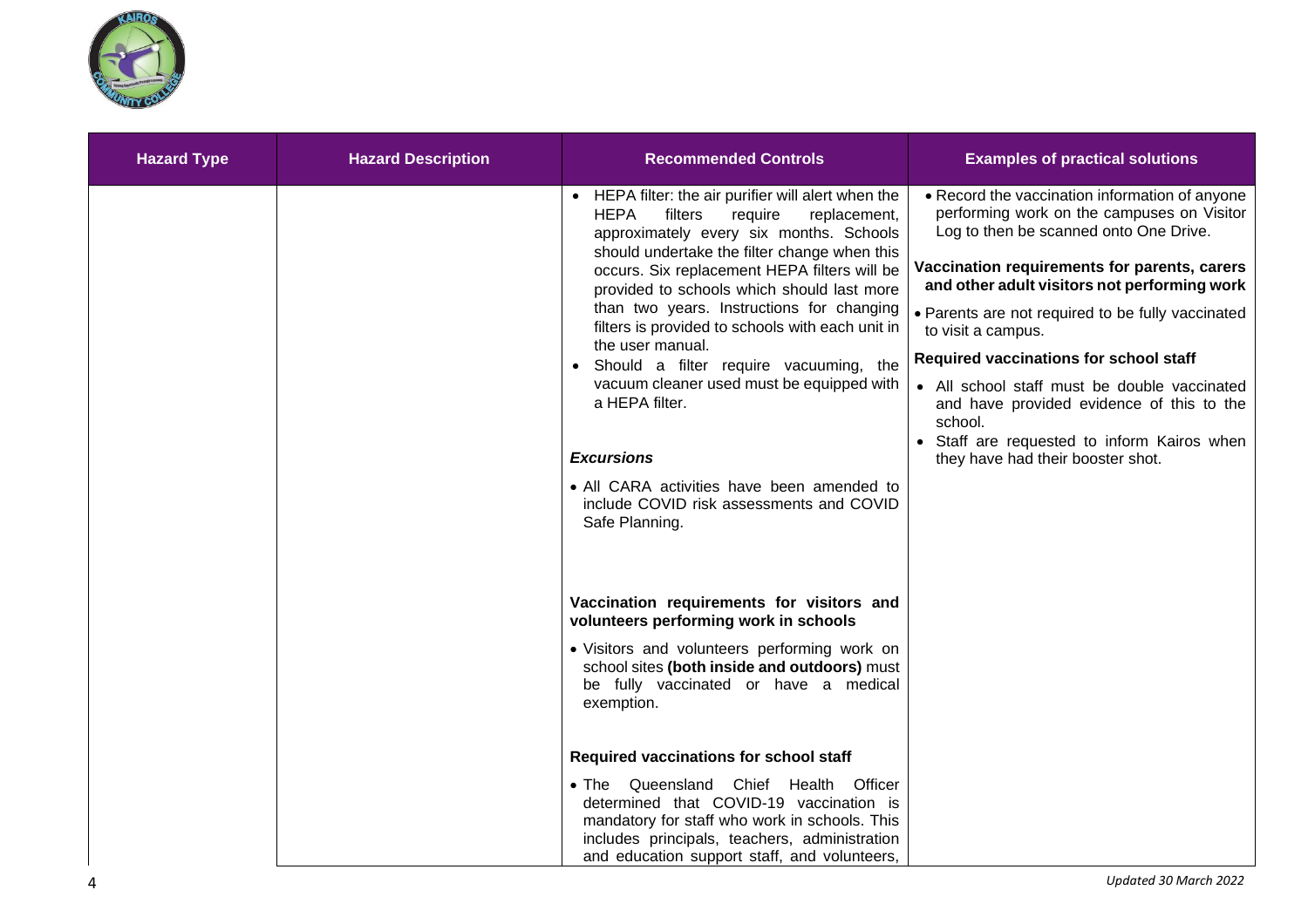

| <b>Hazard Type</b> | <b>Hazard Description</b>                                                                                                                                          | <b>Recommended Controls</b>                                                                                                                                                                                                                                                                                                                                                                                                                                                                                                                                                                                                                                                                                                                                                                                                 | <b>Examples of practical solutions</b>                                                                                                                                                                                                                                                                                                                                                                                                                                                                                                                                                                                                                                                                            |
|--------------------|--------------------------------------------------------------------------------------------------------------------------------------------------------------------|-----------------------------------------------------------------------------------------------------------------------------------------------------------------------------------------------------------------------------------------------------------------------------------------------------------------------------------------------------------------------------------------------------------------------------------------------------------------------------------------------------------------------------------------------------------------------------------------------------------------------------------------------------------------------------------------------------------------------------------------------------------------------------------------------------------------------------|-------------------------------------------------------------------------------------------------------------------------------------------------------------------------------------------------------------------------------------------------------------------------------------------------------------------------------------------------------------------------------------------------------------------------------------------------------------------------------------------------------------------------------------------------------------------------------------------------------------------------------------------------------------------------------------------------------------------|
|                    |                                                                                                                                                                    | including casual relief teachers, pre-service<br>teachers.<br>• All staff are fully vaccinated and the school<br>maintains a Staff Vaccination Register in<br>accordance with the Health Directive.<br>· Schools must treat health information,<br>including an individual's vaccination status or<br>diagnosed medical condition (such as COVID-<br>19) in accordance with the Schools' Privacy<br>Policy. COVID diagnoses and vaccination<br>statuses are not to be shared or discussed<br>unless the individual (or their parent/carer)<br>provides consent, or unless schools are legally<br>obliged or authorised to do so (for example,<br>when requested by the Department of Health<br>for contact tracing). Staff member who is made<br>aware of a positive case is to inform only the<br>HOC as soon as possible. |                                                                                                                                                                                                                                                                                                                                                                                                                                                                                                                                                                                                                                                                                                                   |
|                    | Staff and students may contract<br>disease by touching surfaces<br>contaminated with coronavirus<br>(COVID-19), following exposure from<br>someone with the virus. | • COVID Safe routine cleaning arrangements<br>will continue. This involves daily end-of-<br>school-day cleaning, with a particular focus on<br>cleaning and disinfecting of high-touch<br>surfaces, and the inclusion of some elements<br>that were not cleaned every day prior to the<br>COVID-19 pandemic.                                                                                                                                                                                                                                                                                                                                                                                                                                                                                                                | • Cleaning arrangements should be adjusted to<br>each school's requirements<br>• Schools should consider the necessity of using<br>shared equipment at this time. Such items may<br>include shared computers, class sets of<br>teaching and learning materials, sporting<br>equipment and musical instruments. If used,<br>Teachers are to instruct all students to wash<br>their hands before and after use and the<br>particular resources should be wiped over with<br>disinfectant before being stored away.<br>• Consider adjusting how staff and students<br>interact within the built environment to reduce<br>contact with certain surfaces. For example, a<br>simple measure such as keeping a door open |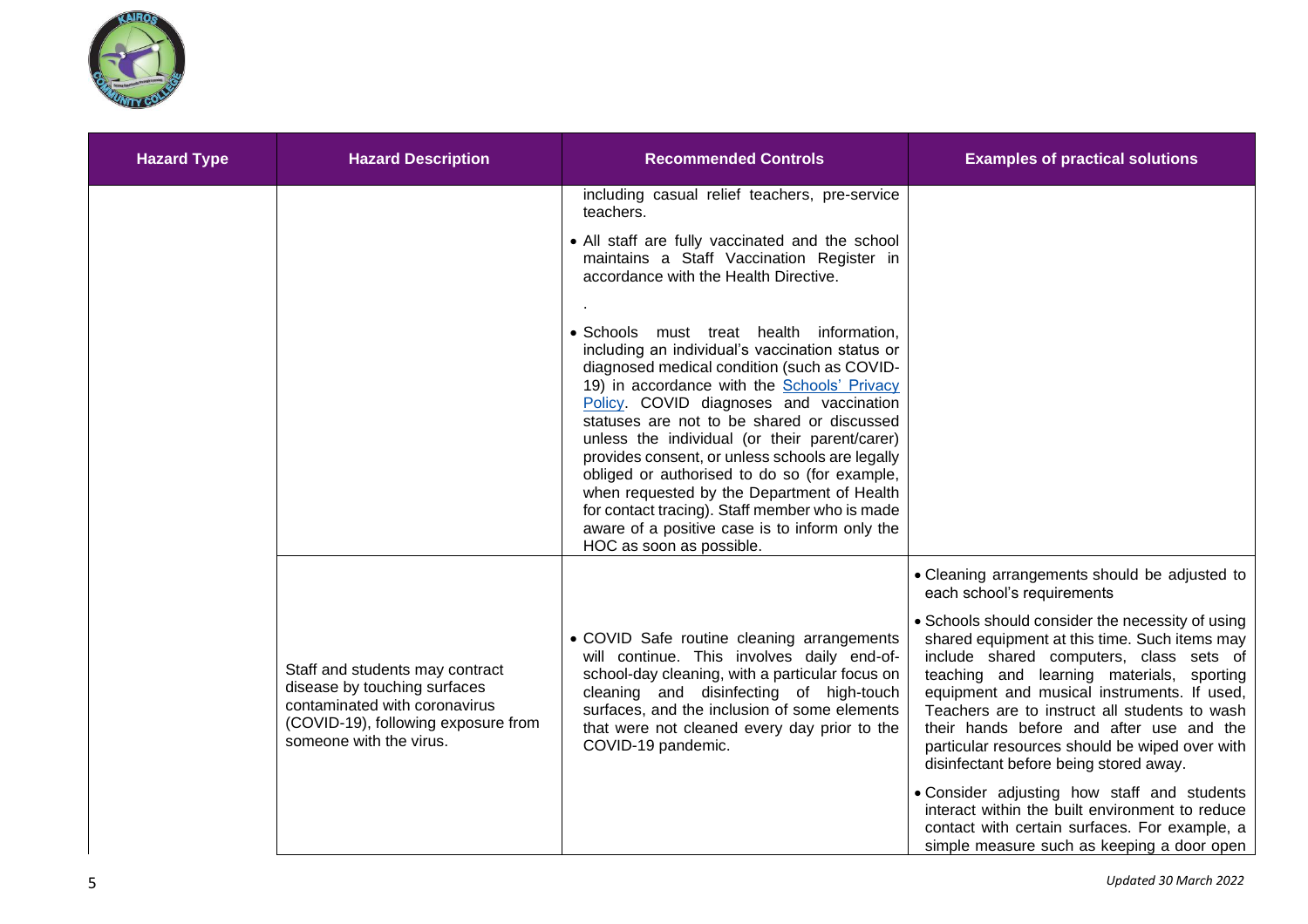

| <b>Hazard Type</b> | <b>Hazard Description</b>                              | <b>Recommended Controls</b>                                                                                                                                                                                                                                                                                                                                                                                                                                                                                                                                                                                                                                                  | <b>Examples of practical solutions</b>                                                                                                                                                                                                                                                                                                                                                                                                                                                                                                                                                                                                                                                    |
|--------------------|--------------------------------------------------------|------------------------------------------------------------------------------------------------------------------------------------------------------------------------------------------------------------------------------------------------------------------------------------------------------------------------------------------------------------------------------------------------------------------------------------------------------------------------------------------------------------------------------------------------------------------------------------------------------------------------------------------------------------------------------|-------------------------------------------------------------------------------------------------------------------------------------------------------------------------------------------------------------------------------------------------------------------------------------------------------------------------------------------------------------------------------------------------------------------------------------------------------------------------------------------------------------------------------------------------------------------------------------------------------------------------------------------------------------------------------------------|
|                    |                                                        |                                                                                                                                                                                                                                                                                                                                                                                                                                                                                                                                                                                                                                                                              | will reduce the need for multiple people to touch<br>the door handle.                                                                                                                                                                                                                                                                                                                                                                                                                                                                                                                                                                                                                     |
|                    |                                                        |                                                                                                                                                                                                                                                                                                                                                                                                                                                                                                                                                                                                                                                                              |                                                                                                                                                                                                                                                                                                                                                                                                                                                                                                                                                                                                                                                                                           |
|                    | A suspected case may occur among<br>staff and students |                                                                                                                                                                                                                                                                                                                                                                                                                                                                                                                                                                                                                                                                              | • Communicate messages to the school<br>community and staff which promote the<br>message that the most important action school<br>communities can take to reduce the risk of<br>transmission of COVID-19 is to ensure that any<br>unwell staff, parents / carers and students<br>remain at home and get tested, even with the<br>mildest of symptoms, and that people who are<br>unwell do not attend school sites.                                                                                                                                                                                                                                                                       |
|                    |                                                        |                                                                                                                                                                                                                                                                                                                                                                                                                                                                                                                                                                                                                                                                              | • Stay in contact with affected staff or families<br>remotely to provide wellbeing support.                                                                                                                                                                                                                                                                                                                                                                                                                                                                                                                                                                                               |
|                    | Managing a confirmed case of COVID-<br>19              | • Establishment of a COVID-19 Response<br>Team for COVID-19 planning and leadership<br>within the Kairos community<br>• When the school is notified of a positive case<br>for either staff or student the COVID Testing -<br>Staff Procedure or the COVID Testing -<br>Student Procedure will be followed. This is<br>accessible in the COVID folder on sharepoint.<br>Queensland<br>$\bullet$ Report<br>to<br>health<br>https://www.qld.gov.au/rat-positive<br>• The phone number for the Sunshine Coast<br>Public Health Unit is 1300 017 190<br>• The Principal will notify the School Board and,<br>in the case of the Caloundra campus, the<br>relevant Scouts contact. | • The COVID-19 Response Team is made up of<br>the Principal, Head of Campus - Deception<br>Bay, Head of Campus - Caloundra and the<br><b>Business Manager.</b><br>• Teachers will maintain current and accurate<br>records of student attendance including late<br>arrival and early finish times each day in TASS.<br>• Each Head of Campus and the Principal will<br>maintain current and accurate records all staff<br>attendance on the weekly payroll timesheet.<br>• Stay in contact with affected staff or families<br>remotely to offer wellbeing support. Refer to the<br>Roles & Responsibilities - Managing Student<br>Absence Flowchart in the COVID Folder on<br>sharepoint. |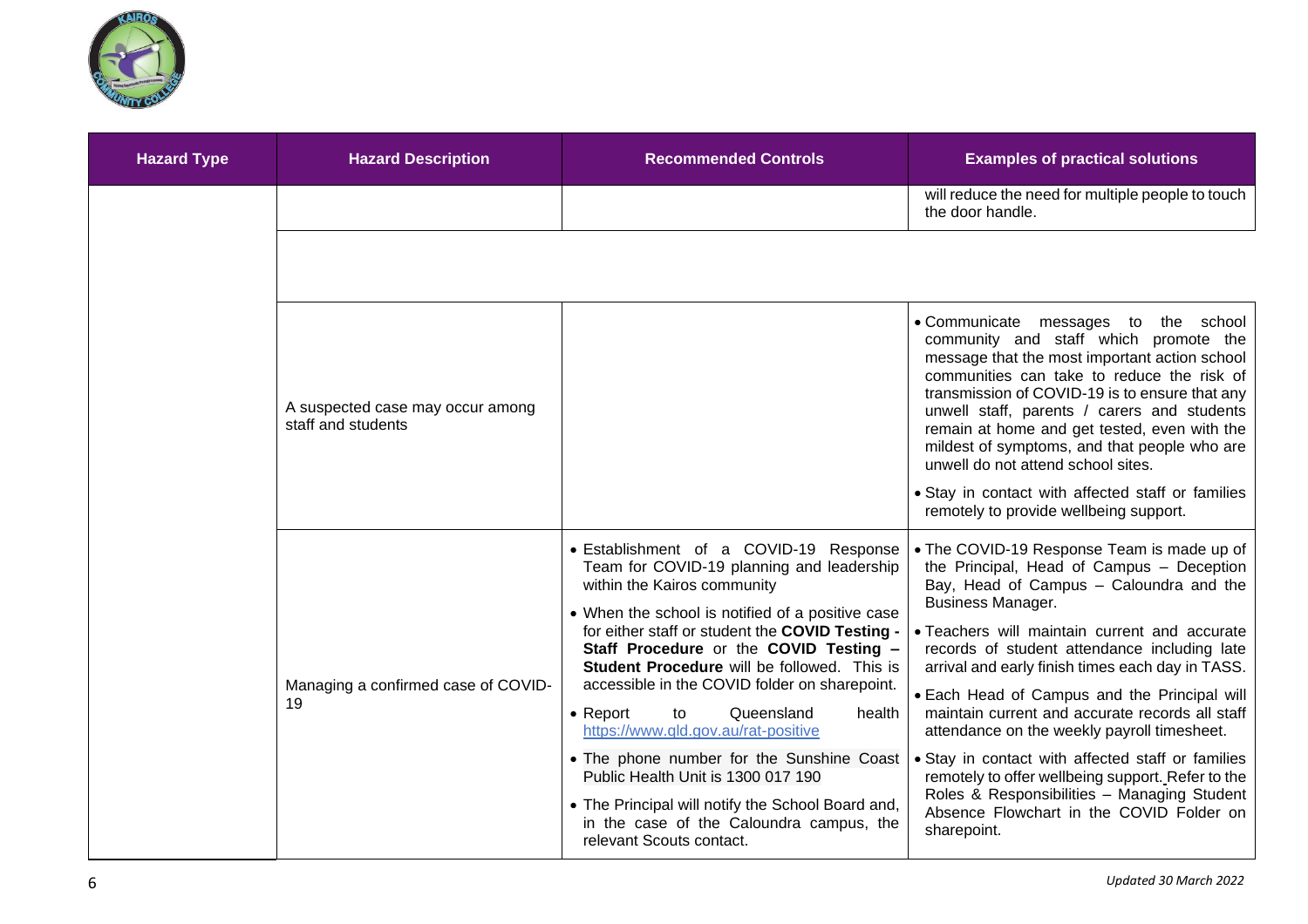

| <b>Hazard Type</b> | <b>Hazard Description</b>                                                                        | <b>Recommended Controls</b>                                                                                                                                                                                                                                                                | <b>Examples of practical solutions</b>                                                                                                                                                                                                                                                                                                                                                                                                                                                                                                                                                                                                                          |
|--------------------|--------------------------------------------------------------------------------------------------|--------------------------------------------------------------------------------------------------------------------------------------------------------------------------------------------------------------------------------------------------------------------------------------------|-----------------------------------------------------------------------------------------------------------------------------------------------------------------------------------------------------------------------------------------------------------------------------------------------------------------------------------------------------------------------------------------------------------------------------------------------------------------------------------------------------------------------------------------------------------------------------------------------------------------------------------------------------------------|
|                    |                                                                                                  | • All staff and students are to be notified of the<br>requirements if they become symptomatic at<br>school. In this instance the COVID Testing -<br>Staff Procedure or the COVID Testing -<br>Student Procedure will be followed. This is<br>accessible in the COVID folder on sharepoint. | • Should the school need to close the ISQ<br><b>Emergency Closure Notification Process will be</b><br>followed, as directed by the Principal.                                                                                                                                                                                                                                                                                                                                                                                                                                                                                                                   |
|                    | Non-Kairos contractors and their staff<br>may need to enter school grounds to<br>carry out work. | • Refer to vaccination requirements for visitors<br>(including CRTs) and contractors attending<br>school sites.<br>• QR code check ins are required to be used by<br>all visitors on school site including<br>contractors, external staff and building and<br>maintenance staff).          | . Visitors to school grounds must comply with<br>vaccination requirements, and QR code check-<br>ins and practise respiratory etiquette and good<br>hand hygiene.<br>· Schools should ensure contractors receive<br>appropriate induction, including in relation to<br>the record keeping requirements and QR code<br>requirements on site.<br>• Ensure, so far is as reasonable practicable, that<br>QR Code and sign in requirements are followed<br>by all contractors and visitors attending site<br>(including parents entering a school building),<br>by displaying QR codes prominently and<br>communicating with contractors about the<br>requirements. |

| <b>Hazard Type</b>                                            | <b>Hazard Description</b>                                                                                              | <b>Recommended Controls</b>                              | <b>Examples of practical solutions</b>                                                                                                                                                               |
|---------------------------------------------------------------|------------------------------------------------------------------------------------------------------------------------|----------------------------------------------------------|------------------------------------------------------------------------------------------------------------------------------------------------------------------------------------------------------|
| <b>Working Alone, in</b><br><b>Isolation or from</b><br>Home* | home-work environment<br>The<br>may<br>cause injury (noise, lighting, thermal<br>comfort, and slips, trips and falls). | • Refer to Working from Home Form available<br>from HOC. | • Enable reasonable access to available school<br>equipment.<br>• Proactively plan with staff who have a known<br>pre-existing injury.<br>• Establish protocols for regular check-ins with<br>staff. |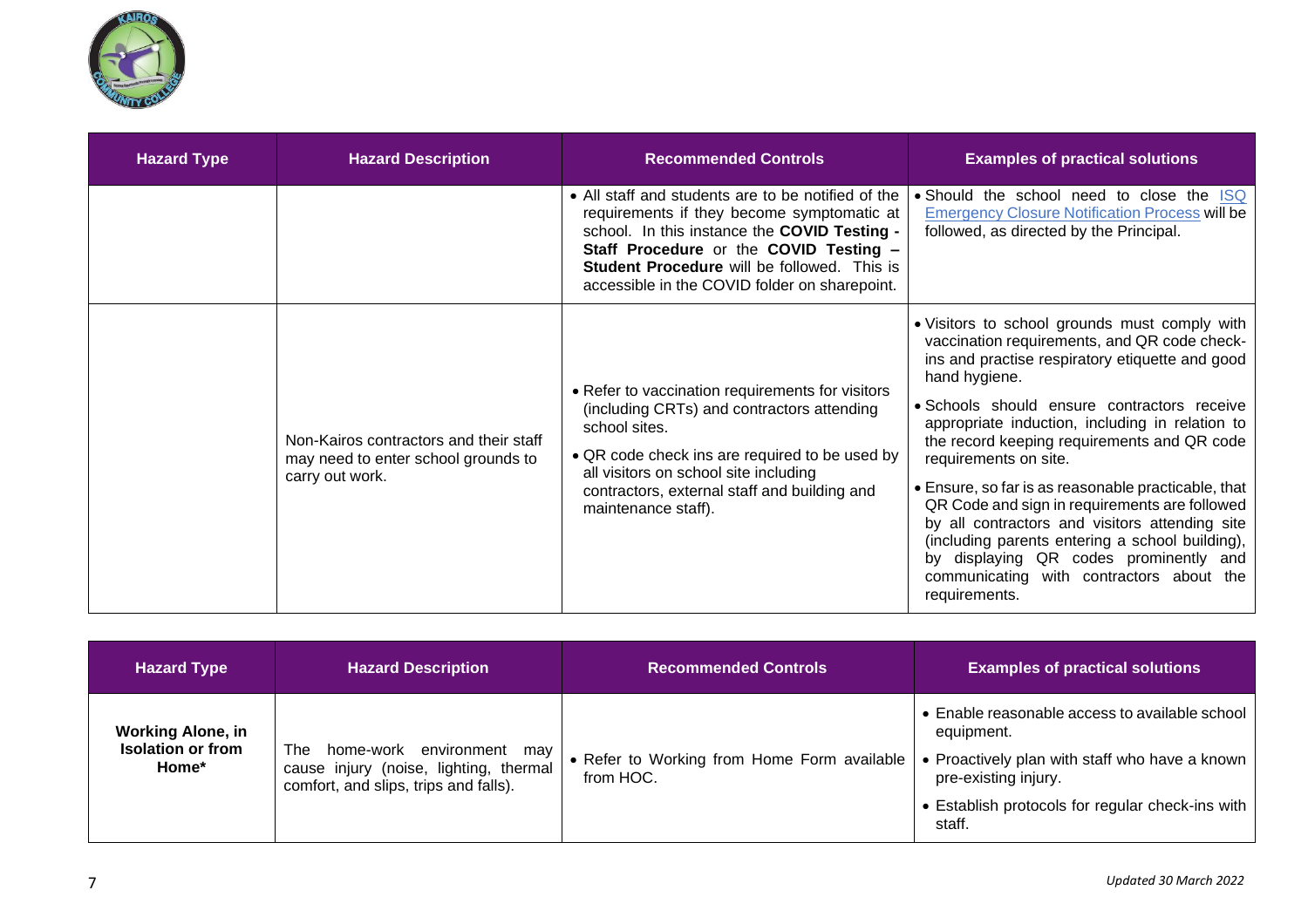

| <b>Hazard Type</b> | <b>Hazard Description</b>                                                                                                                             | <b>Recommended Controls</b>                                                                                                                                                                                              | <b>Examples of practical solutions</b>                                                                                                                                                                                                                                                                                                                                                                                                                                                                                                                                                 |
|--------------------|-------------------------------------------------------------------------------------------------------------------------------------------------------|--------------------------------------------------------------------------------------------------------------------------------------------------------------------------------------------------------------------------|----------------------------------------------------------------------------------------------------------------------------------------------------------------------------------------------------------------------------------------------------------------------------------------------------------------------------------------------------------------------------------------------------------------------------------------------------------------------------------------------------------------------------------------------------------------------------------------|
|                    | suffer<br>musculoskeletal<br>Staff<br>may<br>disorders by adopting static postures<br>while using laptops, portable devices or<br>personal computers. | • Encourage staff to regularly stretch and move<br>during the day.<br>• Consult with staff to identify possible<br>adjustments to work/tasks/timetable to reduce<br>static postures and prolonged desk / screen<br>time. | • Where possible, encourage and allow time for<br>keeping active while working from home - i.e.<br>times when staff are encouraged to stand up<br>and stretch, or take a short break from their<br>workstations.<br>. This many include ending meetings five<br>minutes early to stretch and move, starting<br>meetings or lessons with a stretch session,<br>timetabling movement breaks and (where<br>possible) having phone calls instead of virtual<br>meetings to reduce screen time and eye<br>strain.<br>• Proactively plan with staff who have a known<br>pre-existing injury. |
|                    |                                                                                                                                                       |                                                                                                                                                                                                                          |                                                                                                                                                                                                                                                                                                                                                                                                                                                                                                                                                                                        |
|                    | Exposure to family or gendered<br>violence.                                                                                                           | • Assist staff in following the advice and support<br>for employees exposed to family violence.                                                                                                                          | • The COVID Response Team will establish<br>protocols for regular check-ins with staff.                                                                                                                                                                                                                                                                                                                                                                                                                                                                                                |
|                    |                                                                                                                                                       | *To be applied in conjunction with Mental Health and Wellbeing and Work-Related Violence hazard sections below.                                                                                                          |                                                                                                                                                                                                                                                                                                                                                                                                                                                                                                                                                                                        |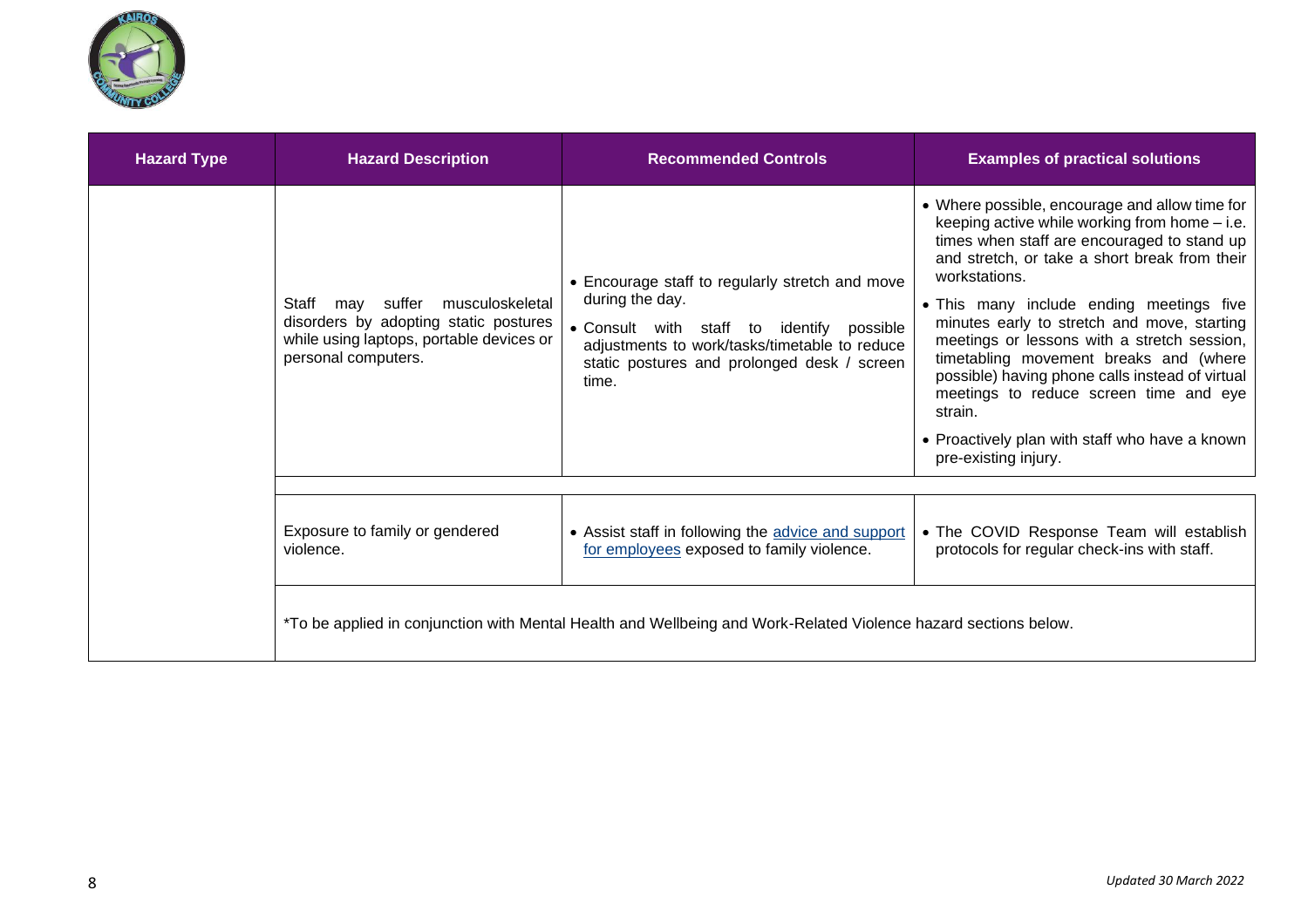

| <b>Hazard Type</b>                                          | <b>Hazard Description</b>                                                                                                                                                                                      | <b>Recommended Controls</b>                                                                                                                                                                                                                                                                                                                                                                                                                                                                                                                                                                                                                                                                                                                                                                       | <b>Action to be taken</b>                                                                                                                                                                                                                                                                                                                                                                                                                                                                                                                                                                                                                                                                                                                                                                                                                                                                                                                                    |
|-------------------------------------------------------------|----------------------------------------------------------------------------------------------------------------------------------------------------------------------------------------------------------------|---------------------------------------------------------------------------------------------------------------------------------------------------------------------------------------------------------------------------------------------------------------------------------------------------------------------------------------------------------------------------------------------------------------------------------------------------------------------------------------------------------------------------------------------------------------------------------------------------------------------------------------------------------------------------------------------------------------------------------------------------------------------------------------------------|--------------------------------------------------------------------------------------------------------------------------------------------------------------------------------------------------------------------------------------------------------------------------------------------------------------------------------------------------------------------------------------------------------------------------------------------------------------------------------------------------------------------------------------------------------------------------------------------------------------------------------------------------------------------------------------------------------------------------------------------------------------------------------------------------------------------------------------------------------------------------------------------------------------------------------------------------------------|
| Staff/student tests<br>positive                             | Whilst at school, a staff member<br>or student tests positive after<br>having been a school either that<br>day or the day prior.                                                                               | Check-in each morning and reminder that if you<br>have COVID19 symptoms you need to stay<br>home and anyone with symptoms will be sent<br>home.<br>https://www.qld.gov.au/health/conditions/health-<br>alerts/coronavirus-covid-19/stay-<br>informed/symptoms-of-novel-coronavirus-covid-<br>19-comparison<br>Regular cleaning of the site.<br>Use teaching strategies and communications<br>resources to remind staff and students practice<br>good hand hygiene and respiratory etiquette.<br>HOC to action on identifying and notifying<br>people potentially exposed to COVID-19.<br>Report<br>Queensland<br>health<br>to<br>https://www.qld.gov.au/rat-positive<br>Notify School Board<br>Action cleaning and disinfection plan when a<br>confirmed case of COVID-19 has been<br>identified. | In this instance the COVID Testing - Staff<br>Procedure or the COVID Testing - Student<br>Procedure will be followed. This is accessible in<br>the COVID folder on sharepoint. Confidentiality to<br>be maintained by the person finding out that<br>someone has tested positive.<br>Staff/student can return after 7 days isolation and<br>symptoms are resolved. For seven days after<br>ending isolation or quarantine, staff and students<br>who return to the school after having COVID-19<br>or as close contacts are required to wear a face<br>mask anywhere indoors or outdoors where<br>unable to physically distance.<br>• Any staff leave taken will be personal leave.<br>Students who test positive are to be provided with<br>remote learning if student desires and is well<br>enough. YW to contact daily to check in and<br>confirm remote learning for that day.<br>• Work from home options will be explored on a<br>case-by-case basis. |
| Staff member or<br>student comes to<br>school with symptoms | A staff member or students<br>comes to Kairos with Covid-19<br>symptoms including but not<br>limited to, fever, cough,<br>tiredness, lost of taste or smell,<br>sore throat, headache, difficulty<br>breathing | Check-in each morning and reminder that if you<br>have COVID19 symptoms you need to stay home<br>and anyone with symptoms will be sent home.<br>Regular cleaning of the site.<br>Use teaching strategies and communications<br>resources to remind staff and students to practice<br>good hand hygiene and respiratory etiquette.                                                                                                                                                                                                                                                                                                                                                                                                                                                                 | Staff member will be sent home if a RAT test<br>cannot be taken. RAT test can be provided by<br>HOC only.<br>Student will be isolated until they are collected by<br>their parent/carer.<br>If positive refer to above.<br>$\bullet$                                                                                                                                                                                                                                                                                                                                                                                                                                                                                                                                                                                                                                                                                                                         |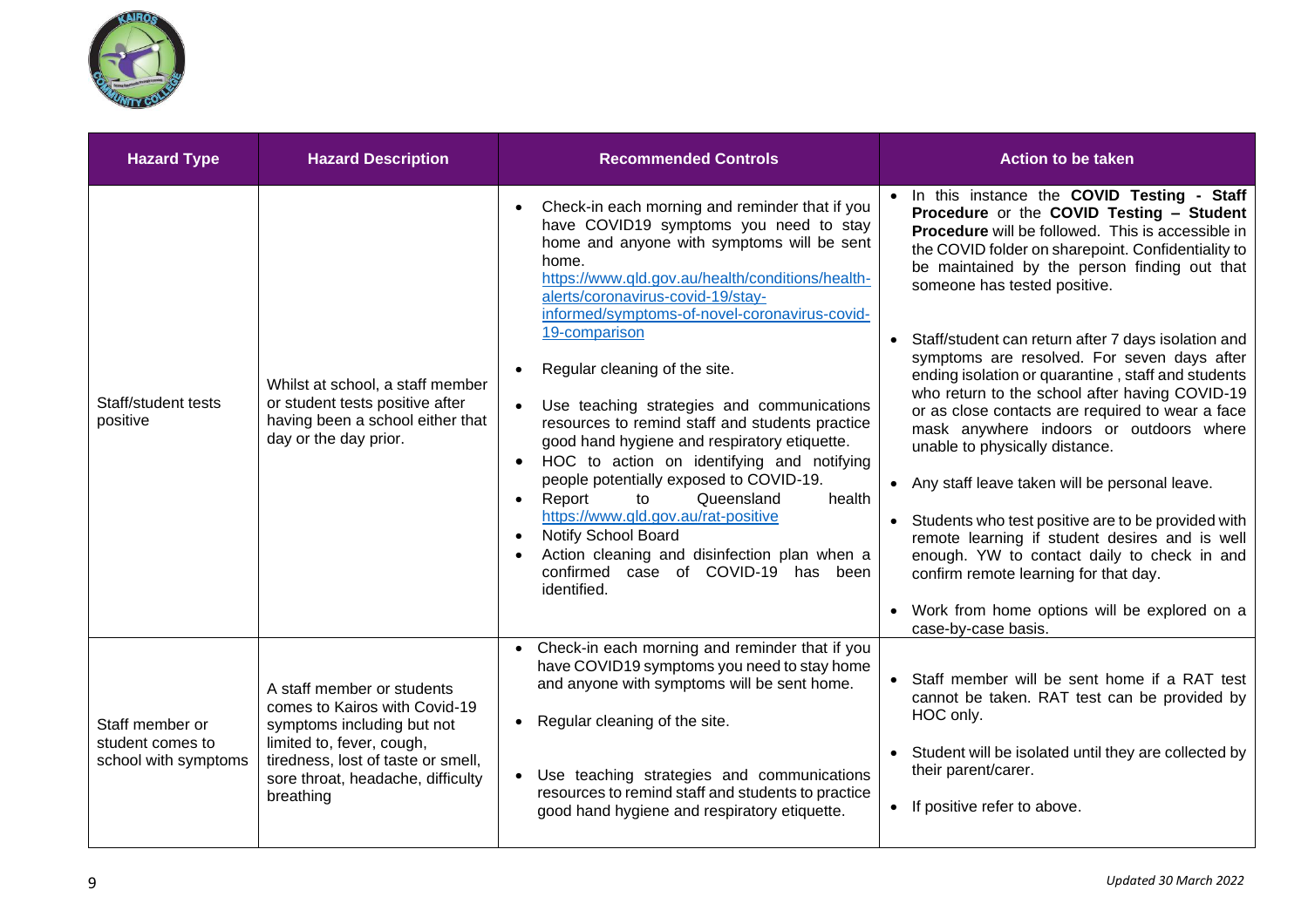

|                                    |                                                   | If a close contact gets a <b>positive</b> rapid antigen<br>$\bullet$<br>test (RAT) they must:<br>o report their positive RAT result to Queensland<br>Health<br>$\circ$ Isolate and follow the first steps if you have<br>COVID-19<br>PCR tests are not required to confirm a positive<br>$\bullet$<br>rapid antigen test (RAT)<br><b>Critically essential workers</b>                                                                                                                                                                                                                                                                | $\bullet$<br>Any close contacts must notify the HOC or<br>Principal as soon as possible so that<br>Queensland Health can be notified.<br>For staff:<br>You must isolate.<br>If you develop symptoms you must stay home<br>from school and have a PCR or RAT test.                                                                                                                                                                                                                                                                                                                                                                                            |
|------------------------------------|---------------------------------------------------|--------------------------------------------------------------------------------------------------------------------------------------------------------------------------------------------------------------------------------------------------------------------------------------------------------------------------------------------------------------------------------------------------------------------------------------------------------------------------------------------------------------------------------------------------------------------------------------------------------------------------------------|--------------------------------------------------------------------------------------------------------------------------------------------------------------------------------------------------------------------------------------------------------------------------------------------------------------------------------------------------------------------------------------------------------------------------------------------------------------------------------------------------------------------------------------------------------------------------------------------------------------------------------------------------------------|
|                                    |                                                   | A close contact who is a critically essential worker can<br>leave quarantine to go to their workplace provided the                                                                                                                                                                                                                                                                                                                                                                                                                                                                                                                   | If the RAT is negative your symptoms must be<br>resolved before you return to the College.                                                                                                                                                                                                                                                                                                                                                                                                                                                                                                                                                                   |
|                                    |                                                   | critically essential worker and their employer meet<br>the requirements for critically essential workers.<br>Critically essential workers must wear a face mask                                                                                                                                                                                                                                                                                                                                                                                                                                                                      | If the RAT is positive you must quarantine for 7<br>days and notify QLD Health,                                                                                                                                                                                                                                                                                                                                                                                                                                                                                                                                                                              |
|                                    | whilst at work.                                   | Any leave taken will be taken as personal leave.                                                                                                                                                                                                                                                                                                                                                                                                                                                                                                                                                                                     |                                                                                                                                                                                                                                                                                                                                                                                                                                                                                                                                                                                                                                                              |
| Household member<br>tests positive | A household member tests<br>positive to covid-19. | Close contact testing and quarantine duration<br>When a person becomes aware that they are a close<br>contact, they have to get tested as soon as<br>possible only if they have COVID-19 symptoms. All<br>close contacts still must get tested on Day 6 of their<br>quarantine period and if they develop COVID-19<br>symptoms.<br>A close contact's quarantine period is defined as:<br>starting when they are informed or become<br>aware they are a close contact of a<br>diagnosed person<br>ending after 7 days from the date the<br>diagnosed person took the initial test that<br>returned a positive result and provided the | You can leave quarantine if you are a critically<br>essential worker, and you have a negative RAT<br>or PCR and have no symptoms. If you then<br>develop symptoms you must get tested and<br>quarantine. Principal must notify government<br>within 3 days of the staff member working. (see<br>below)<br>https://www.qld.gov.au/health/conditions/health-<br>alerts/coronavirus-covid-19/current-<br>status/public-health-directions/confirmed-cases-<br>and-close-contacts/critically-essential-worker-<br>requirements<br>For students:<br>Students must quarantine for 7 days.<br>$\bullet$<br>Students can return when they have completed<br>$\bullet$ |
|                                    |                                                   | close contact has no symptoms.                                                                                                                                                                                                                                                                                                                                                                                                                                                                                                                                                                                                       | 7 days quarantine and have no symptoms. They<br>are required to wear a face mask for the first<br>seven days of their return.                                                                                                                                                                                                                                                                                                                                                                                                                                                                                                                                |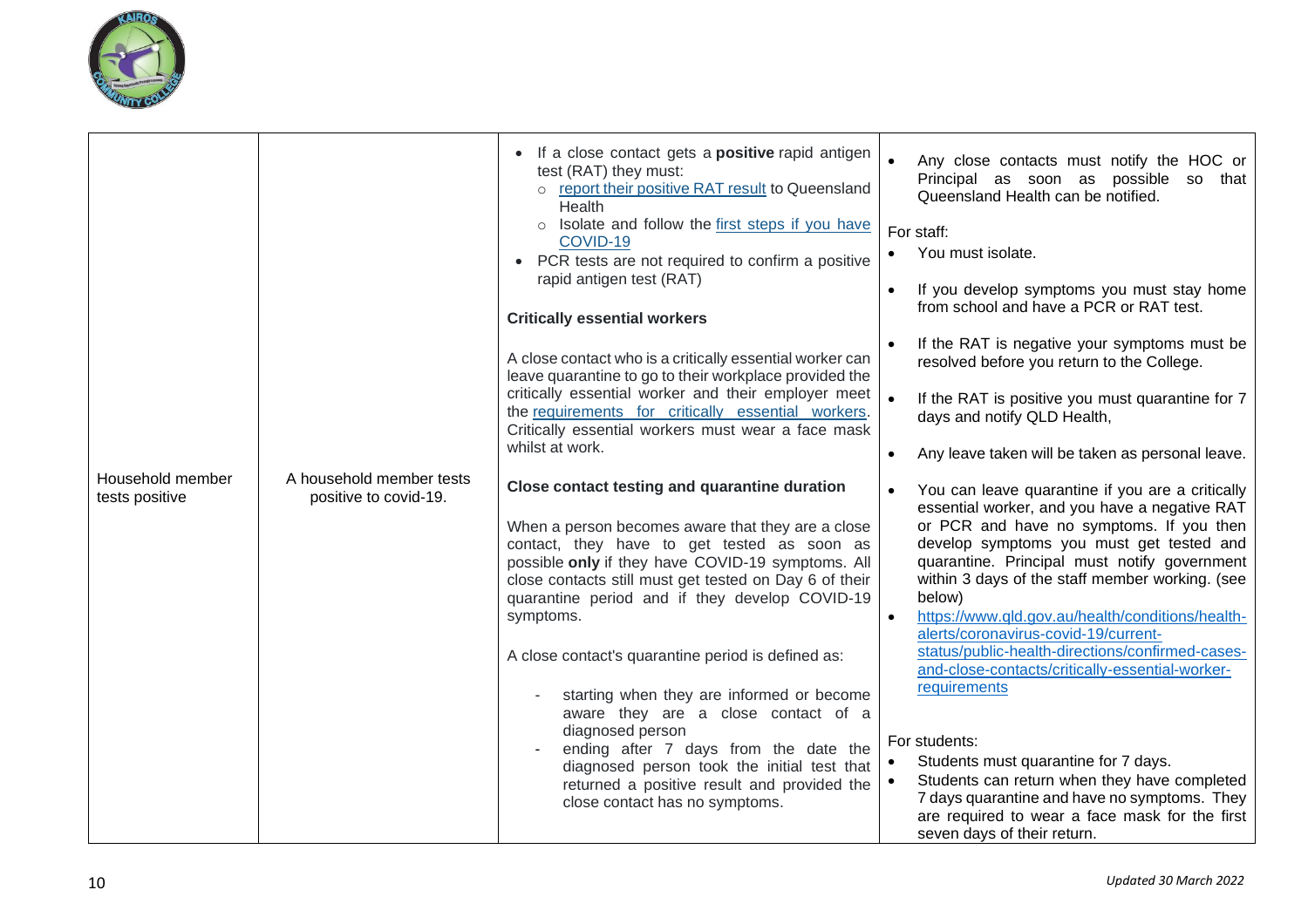

|                                                            |                                                                                                                                       |                                                                                                                                                                                                                                                                                                                                                                                                                                                                                                                                                                                                                                                                                                          | Students will complete remote learning whilst in<br>quarantine, if well enough to do so. YW to do a<br>daily check in.                                                                                                                                                                                                                                                                                                                 |
|------------------------------------------------------------|---------------------------------------------------------------------------------------------------------------------------------------|----------------------------------------------------------------------------------------------------------------------------------------------------------------------------------------------------------------------------------------------------------------------------------------------------------------------------------------------------------------------------------------------------------------------------------------------------------------------------------------------------------------------------------------------------------------------------------------------------------------------------------------------------------------------------------------------------------|----------------------------------------------------------------------------------------------------------------------------------------------------------------------------------------------------------------------------------------------------------------------------------------------------------------------------------------------------------------------------------------------------------------------------------------|
| Someone you have<br>been in contact with<br>tests positive | Whilst going about your life, you<br>have come into contact with or<br>been to a place where someone<br>is a confirmed Covid-19 case. | You are a close contact if you are a household<br>a household-like<br>member or<br>contact of<br>diagnosed person:<br>A household member is a person who<br>ordinarily resides at the same premises or<br>place of accommodation as the diagnosed<br>person, and who are residing at the premises<br>or place of accommodation at the time the<br>diagnosed person receives their positive<br>COVID-19 test result. You do not have to be<br>related to the diagnosed person to be<br>considered a household member.<br>A household-like contact is a person who<br>has spent more than four hours with the<br>diagnosed person in a house or other place<br>of accommodation, care facility or similar. | If you develop symptoms stay home from school and<br>quarantine and take a PCR or RAT test.<br>Any leave taken will be taken as personal leave.                                                                                                                                                                                                                                                                                        |
| 50% of staff or<br>students get COVID-<br>19               | 50% of staff are affected by<br>COVID-19 at any one time and<br>it heavily impacts the operations<br>of the campus                    | To reduce the risk of spread.                                                                                                                                                                                                                                                                                                                                                                                                                                                                                                                                                                                                                                                                            | Upon advice from the Public Health Unit and ISQ the<br>Principal will make the decision on whether to move<br>to remote learning. Continuity of learning is<br>paramount. Remote learning will be a last resort and<br>will be for a limited amount of time.<br>This will be the Principals decision and will be<br>communicated to the Kairos community or otherwise<br>directed by Queensland Health.<br>A clean will be undertaken. |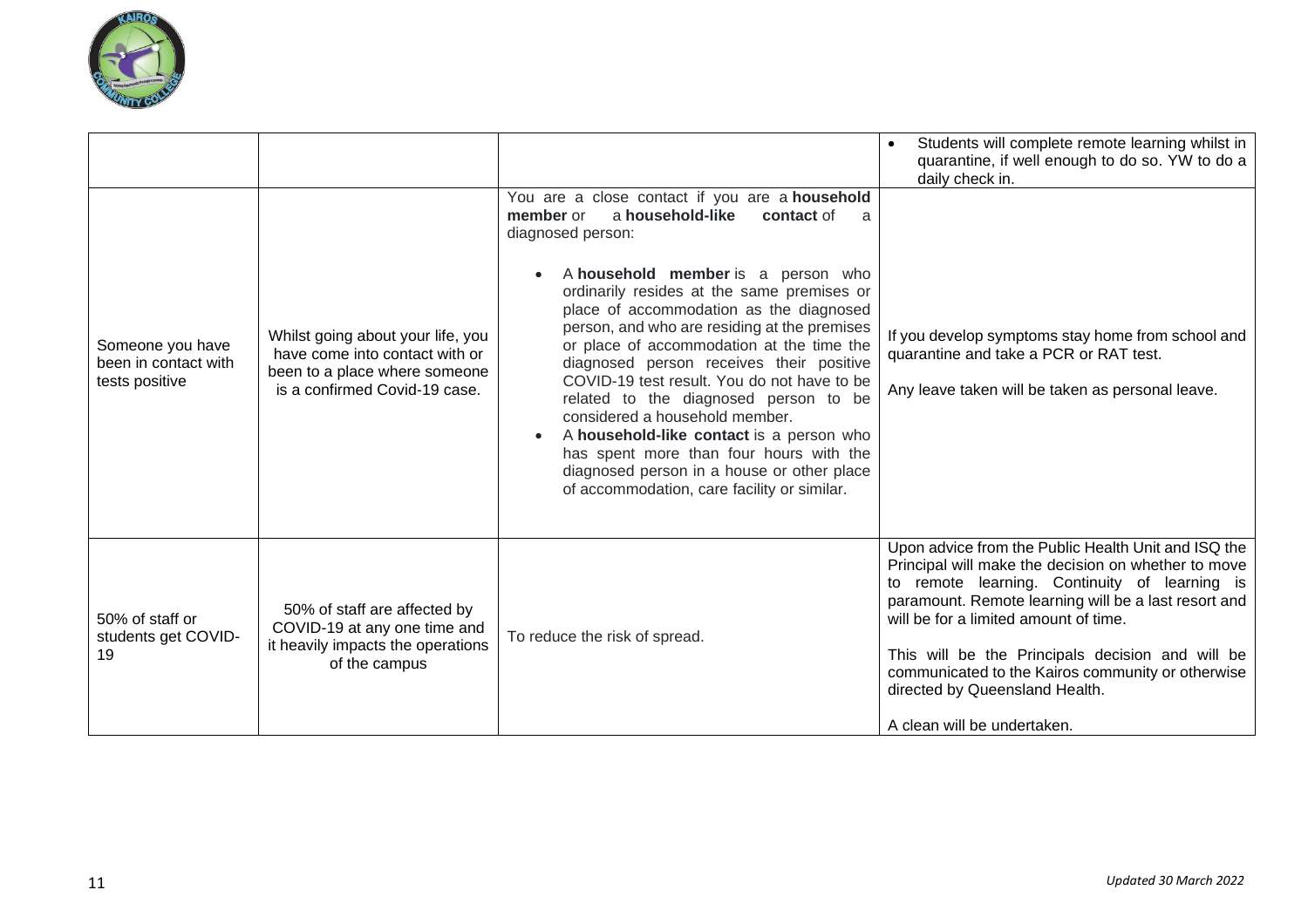

| <b>Hazard Type</b>                                   | <b>Hazard Description</b>                                                                                                                                                                                                                                                                                                                                                                                                                                                                                                                                                                                                                                                                                                                                                                                                                                                   | <b>Recommended Controls</b>                                                                                        | <b>Examples of practical solutions</b>                                                                                                                                                                                                                                                                                                                                                                                                                                                                                                                                                                                                                                                                                                                                                                                                                                                                                                                                                                                                                                                                                       |
|------------------------------------------------------|-----------------------------------------------------------------------------------------------------------------------------------------------------------------------------------------------------------------------------------------------------------------------------------------------------------------------------------------------------------------------------------------------------------------------------------------------------------------------------------------------------------------------------------------------------------------------------------------------------------------------------------------------------------------------------------------------------------------------------------------------------------------------------------------------------------------------------------------------------------------------------|--------------------------------------------------------------------------------------------------------------------|------------------------------------------------------------------------------------------------------------------------------------------------------------------------------------------------------------------------------------------------------------------------------------------------------------------------------------------------------------------------------------------------------------------------------------------------------------------------------------------------------------------------------------------------------------------------------------------------------------------------------------------------------------------------------------------------------------------------------------------------------------------------------------------------------------------------------------------------------------------------------------------------------------------------------------------------------------------------------------------------------------------------------------------------------------------------------------------------------------------------------|
| <b>Mental Health/</b><br><b>Psychosocial Hazards</b> | Leaders managing the anxiety and<br>mental health of others - including<br>students, staff, and members of the<br>school community.<br>Staff experiencing changes to<br>workload (increase/decrease) from<br>modifications in tasks and priorities.<br>Balancing non-work-related demands<br>(e.g. caring responsibilities) while<br>delivering a remote learning program.<br>Extended hours and screen-time<br>exposure, due to planning and<br>delivery of remote learning programs.<br>Staff experiencing disengagement<br>and low morale regarding clarity of<br>tasks, team roles and evolving<br>priorities.<br>Staff experiencing uncertainty,<br>stress, anxiety from the transition to<br>an altered working environment.<br>Staff experiencing uncertainty and<br>anxiety about the COVID-19 risks to<br>their personal health (especially if<br>working onsite). | • Consult with staff to identify causes/sources of<br>workload challenges and to identify possible<br>adjustments. | • Consult, communicate and check-in regularly<br>with staff on how they are feeling with the<br>current situation and what supports might help.<br>Encourage team leaders to be flexible and<br>supportive about work requirements.<br>• Have regular conversations to provide as much<br>clarity and flexibility as possible about tasks,<br>priorities and the way work can be delivered.<br>• When a transition occurs either to or from<br>remote learning, consider how best to enable<br>staff to respond to the transition and adjust their<br>planning to suit.<br>• Talk with staff about how they can limit screen<br>time and consult with staff about strategies for<br>managing emails.<br>• Encourage staff to take scheduled screen<br>breaks.<br>• Encourage staff to take wellbeing time.<br>• Consider pausing the introduction of any new<br>initiatives<br>additional<br>professional<br>or<br>development activities.<br>• Limit meeting duration and record meetings to<br>enable flexibility in attending.<br>• Allow time for staff to access the relevant<br>information, instruction and training. |